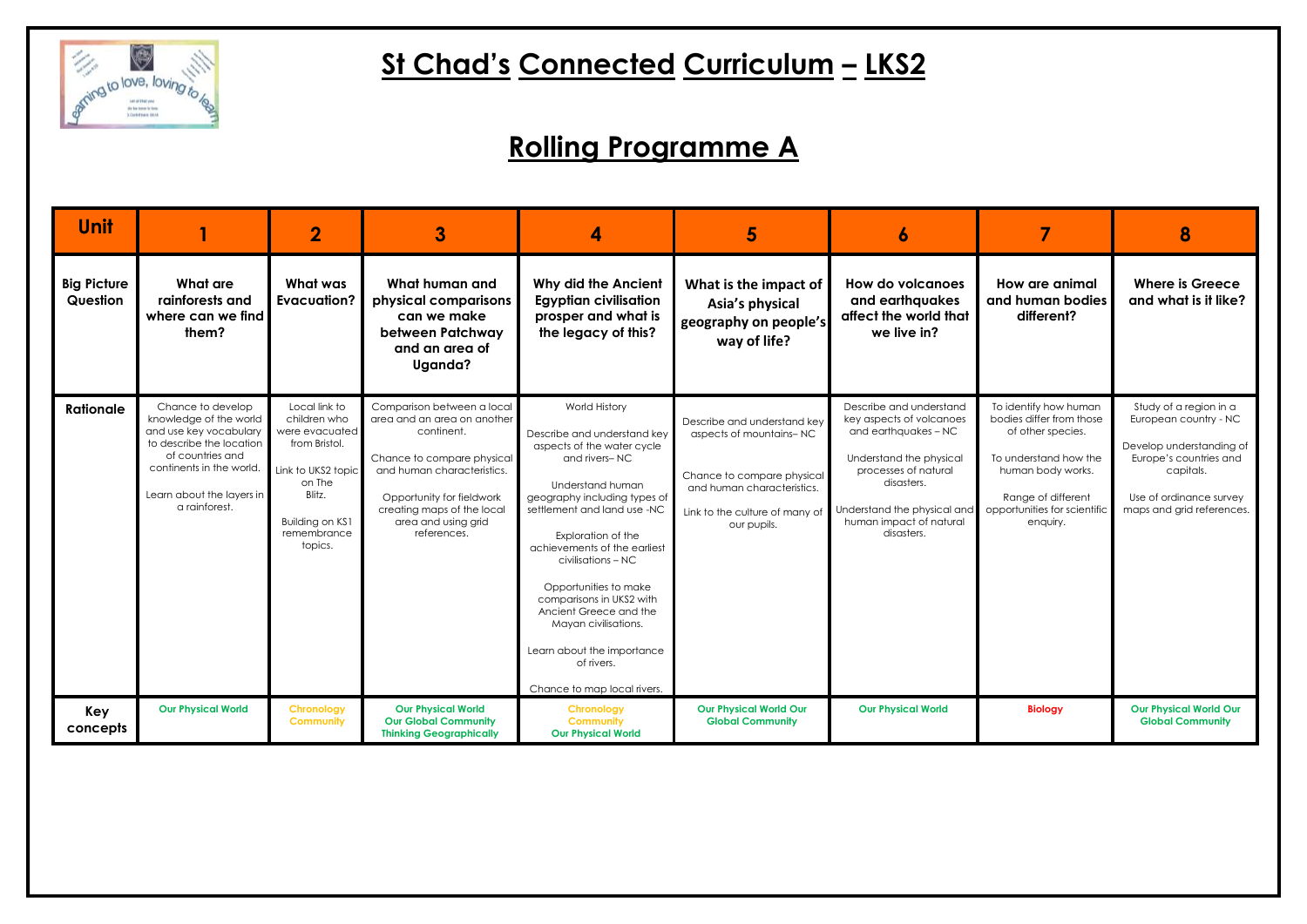

### **St Chad's Connected Curriculum – LKS2**

| <b>Objectives</b> | Know the names of four       | To know the key     | To understand how Patchway         | To draw a timeline including    | Know the names of and and      | Know the names of four       |
|-------------------|------------------------------|---------------------|------------------------------------|---------------------------------|--------------------------------|------------------------------|
|                   | countries from the           | dates of the first  | has been shaped by what            | different historical periods    | locate at least eight          | countries from the southern  |
|                   | southern and four from       | and second          | happened in the past.              | that have been previously       | European countries             | and four from the northern   |
| Knowledge         | the northern hemisphere      | world war.          |                                    | studied using terms AD and      |                                | hemisphere                   |
|                   |                              |                     | Know the names of and              | BC.                             | Know the names of and          |                              |
| <b>Skills</b>     | Know where the               | To divide recent    | locate at least eight counties     |                                 | locate at least eight counties | Know where the equator,      |
|                   | equator, Tropic of           | history into the    | and at least six cities in         | To describe the key features of | and at least six cities in     | Tropic of Cancer, Tropic of  |
|                   | Cancer, Tropic of            | present (21st       | England                            | Ancient Egypt and key events    | England                        | Capricorn and the            |
|                   | Capricorn and the            | century and         |                                    | using dates.                    |                                | Greenwich Meridian are on    |
|                   | Greenwich Meridian are       | past (19th and      | Know the names of four             |                                 | Know where the main            | a world map                  |
|                   | on a world map               | 20 <sup>th</sup>    | countries from the southern        | To explain how Britain may      | mountain regions are in the    |                              |
|                   |                              |                     | and four from the northern         | have learnt from Ancient        | <b>UK</b>                      | Know what causes an          |
|                   | Use maps and globes to       | To explain the      | hemisphere Know why most           | Egyptian civilisations and what |                                | earthquake                   |
|                   | locate the equator, the      | dangers of living   | cities are located by a river      | they gave to the world.         | Know, name and locate the      |                              |
|                   | <b>Tropics of Cancer and</b> | in a big city       |                                    |                                 | main rivers in the UK          | Label the different parts of |
|                   | Capricorn and the            | during WW2 and      | Use maps to locate European        | Research what life was like for |                                | a volcano                    |
|                   | <b>Greenwich Meridian</b>    | why children        | countries and capitals.            | children in Ancient Egypt and   | Know at least five differences |                              |
|                   |                              | were evacuated      |                                    | compare with modern life.       | between living in the UK and   | Know the names of a          |
|                   | Know how to use graphs       | from Bristol.       | Know how to use graphs to          |                                 | a Mediterranean country        | number of the world's        |
|                   | to record features such      |                     | record features such as            | Use historic items and          |                                | highest mountains            |
|                   | as temperature or rainfall   | To ask historically | temperature or rainfall across     | artefacts to help build up a    | Know the names of a number     |                              |
|                   | across the world             | valid questions     | the world                          | picture of life in the past.    | of the world's highest         | Use maps and globes to       |
|                   |                              | and suggest         |                                    |                                 | mountains                      | locate the equator, the      |
|                   | Use Google Earth to          | sources which       | Know how to plan a journey         | To offer reasonable             |                                | <b>Tropics of Cancer and</b> |
|                   | locate a country or          | could be used       | within the UK, using a road        | explanations for events that    | Use maps to locate European    | Capricorn and the            |
|                   | place of interest and to     | to answer them.     | map                                | occurred.                       | countries and capitals.        | <b>Greenwich Meridian</b>    |
|                   | follow the journey of        |                     |                                    |                                 |                                |                              |
|                   | rivers, etc.                 |                     | Know and name the eight            | To understand the difference    | Know how to use graphs to      | Use Google Earth to locate   |
|                   |                              |                     | points of a compass                | between primary and             | record features such as        | a country or place of        |
|                   | Use maps, atlases, globes    |                     |                                    | secondary sources.              | temperature or rainfall across | interest and to follow the   |
|                   | and digital/computer         |                     | Use maps, atlases, globes          |                                 | the world                      | journey of rivers, etc.      |
|                   | mapping (Google              |                     | and digital/computer               | To ask historically valid       |                                |                              |
|                   | Earth) to locate countries   |                     | mapping (Google Earth) to          | guestions and suggest           | Know how to plan a journey     | Use maps, atlases, globes    |
|                   | and describe features        |                     | locate countries and               | sources which could be used     | within the UK, using a road    | and digital/computer         |
|                   | studied                      |                     | describe features studied          | to answer them.                 | map                            | mapping (Google Earth)       |
|                   |                              |                     |                                    |                                 |                                | to locate countries and      |
|                   |                              |                     | Use the eight points of a          | To conduct personal research    |                                | describe features studied    |
|                   |                              |                     | compass, four figure grid          | and present their findings.     |                                |                              |
|                   |                              |                     | references, symbols and key        |                                 |                                |                              |
|                   |                              |                     | (including the use of              | To begin to evaluate the        |                                |                              |
|                   |                              |                     | Ordnance Survey maps) to           | usefulness of sources.          |                                |                              |
|                   |                              |                     | build their knowledge of the       |                                 |                                |                              |
|                   |                              |                     | United Kingdom and the             | Know the names of four          |                                |                              |
|                   |                              |                     | wider world.                       | countries from the southern     |                                |                              |
|                   |                              |                     |                                    | and four from the northern      |                                |                              |
|                   |                              |                     | <b>Extend for more able to six</b> | hemisphere                      |                                |                              |
|                   |                              |                     | figure grid references.            |                                 |                                |                              |
|                   |                              |                     |                                    | Know and label the main         |                                |                              |
|                   |                              |                     | Use fieldwork to observe,          | features of a river             |                                |                              |
|                   |                              |                     | measure and record the             |                                 |                                |                              |
|                   |                              |                     |                                    |                                 |                                |                              |

I can describe the basic parts of the digestive systems in humans

I can identify that humans and some animals have skeletons and muscles.

I can understand that animals, including humans, need the right types and amounts of nutrition

I can describe the functions of different human teeth.

I can construct a variety of food chains, identifying producers, predators and prey.

I can construct a variety of food chains, identifying producers, predators and prey.

Know the names of and locate at least eight European countries

Use maps to locate European countries and capitals.

Know and name the eight points of a compass

Know what most of the ordnance survey symbols stand for

Know how to use six figure grid references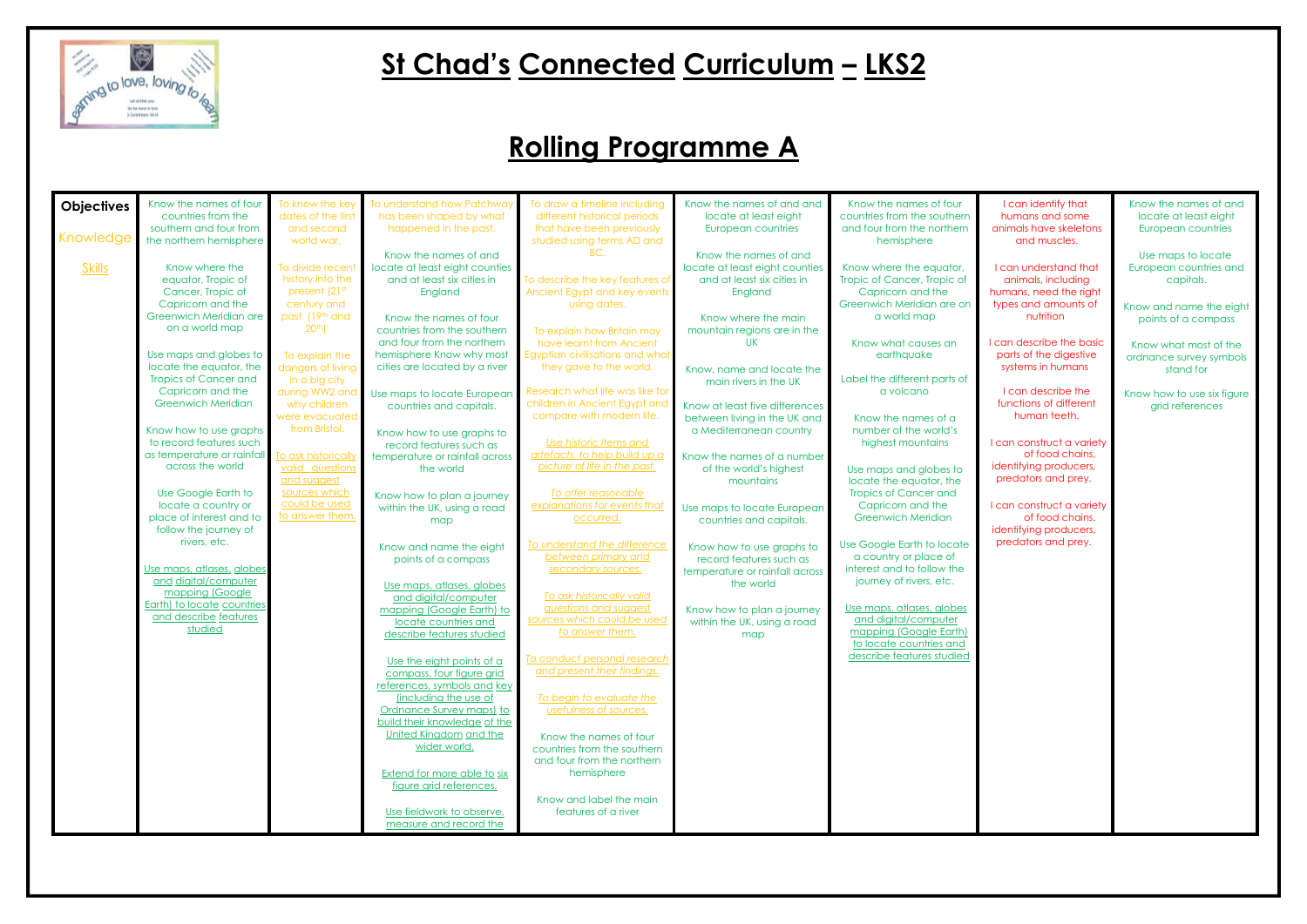

# **St Chad's Connected Curriculum – LKS2**

|                |                                                                                                     |                                                       | in the local area using a<br>range of methods, including<br>sketch maps, plans and<br>graphs, and digital<br>technologies | human and physical features Know the name of and locate<br>a number of the<br>world's longest rivers<br>Explain the features of a water<br>cycle |                                                                                    |                                                                                                                                                 |
|----------------|-----------------------------------------------------------------------------------------------------|-------------------------------------------------------|---------------------------------------------------------------------------------------------------------------------------|--------------------------------------------------------------------------------------------------------------------------------------------------|------------------------------------------------------------------------------------|-------------------------------------------------------------------------------------------------------------------------------------------------|
| <b>Science</b> | Plants (Yr 3)                                                                                       | Animals, including humans (Year 3 and Year 4)         |                                                                                                                           | Light (Year 3)<br>Focus on Ancient Egyptian<br>tombs and beliefs about the<br>sun.                                                               | Forces and Magnets (Year 3)<br>Focus on William Gilbert<br>(Theories of Magnetism) | States of Matter (Year 4)                                                                                                                       |
| <b>D&amp;T</b> | <b>Textiles</b><br>Analyse, Practice, Design<br>, Make, Evaluate<br>Project: poisonous dart<br>frog | DT Opportunity<br>Tasting and evaluating African food |                                                                                                                           | <b>Structures</b><br>Analyse, Practice, Design,<br>Make, Evaluate<br>Project: Create own version<br>of a Shaduf                                  |                                                                                    | YEAR 4<br>Electrical System<br>(linked to Electricity)<br>Project Earthquake warning<br>alarm<br>DT Opportunity<br><b>Creating 3D Volcanoes</b> |

**Cookery:** Analyse, Practice, Design , Make , Evaluate

UC2a6: When Jesus left, what was the impact of Pentecost?

| Art         | Art Opportunity<br>Collage - Layers of<br>the Rainforest                                                   | <b>Drawing</b><br>Analyse, practice,<br>Design, Make<br>Evaluate<br>Line, shape, colour -<br>Propaganda poster<br><b>Artist: Andy Warhol</b> | <b>Textiles</b><br>Analyse, practice, Design,<br>Make Evaluate<br>Batik - African Fabric design<br>Artist: Esther Mahlangu | Art Opportunity<br>Drawing / printing hieroglyphs<br>Gods and Goddess | <b>Drawing/Painting</b><br>Analyse, practice, Design,<br>Make Evaluate<br>Painting using colour, shade,<br>tone (water colours)<br>Artist: Joseph Wright of Derby<br>(Tate website) or<br><b>Artist: Kathleen Gwinnett</b> | <b>Art Opportunity</b><br>Pastel pictures of volcanos<br>3 D volcanoes |                     |
|-------------|------------------------------------------------------------------------------------------------------------|----------------------------------------------------------------------------------------------------------------------------------------------|----------------------------------------------------------------------------------------------------------------------------|-----------------------------------------------------------------------|----------------------------------------------------------------------------------------------------------------------------------------------------------------------------------------------------------------------------|------------------------------------------------------------------------|---------------------|
| R.E         | L2.6: Why do some<br>people think that life is a<br>journey? What<br>significant experiences<br>mark this? |                                                                                                                                              | UC2a4: What kind of world did Jesus want?                                                                                  | L2.8: What does it mean to be<br>a Hindu in Britain today?            | UC2a5: Why do Christians call<br>the day Jesus died 'Good<br>Friday'?                                                                                                                                                      | L2.4: Why do people pray?                                              | UC2a6: Whe          |
| <b>PSHE</b> | <b>JIGSAW</b>                                                                                              |                                                                                                                                              |                                                                                                                            | <b>JIGSAW</b>                                                         |                                                                                                                                                                                                                            | <b>JIGSAW</b>                                                          |                     |
| P.E         | T1- Gym- symmetry and<br>asymmetry<br><b>T1 Games- Creative</b><br>games making                            |                                                                                                                                              | T2-Dance<br>T2- Games- Net/court/wall games Y4-<br>Swimming                                                                | T3- Gym- receiving body<br>weight<br>T3- Games-invasion games         | T4- Dance T4- Games-<br>swimming                                                                                                                                                                                           | T5- Athletics Unit 2<br>T5- Games- swimming                            | T6- Athle<br>Games- |

Electricity (Year 4)

T6- Athletics- individual competition T6- Games- striking and fielding games (Y4)